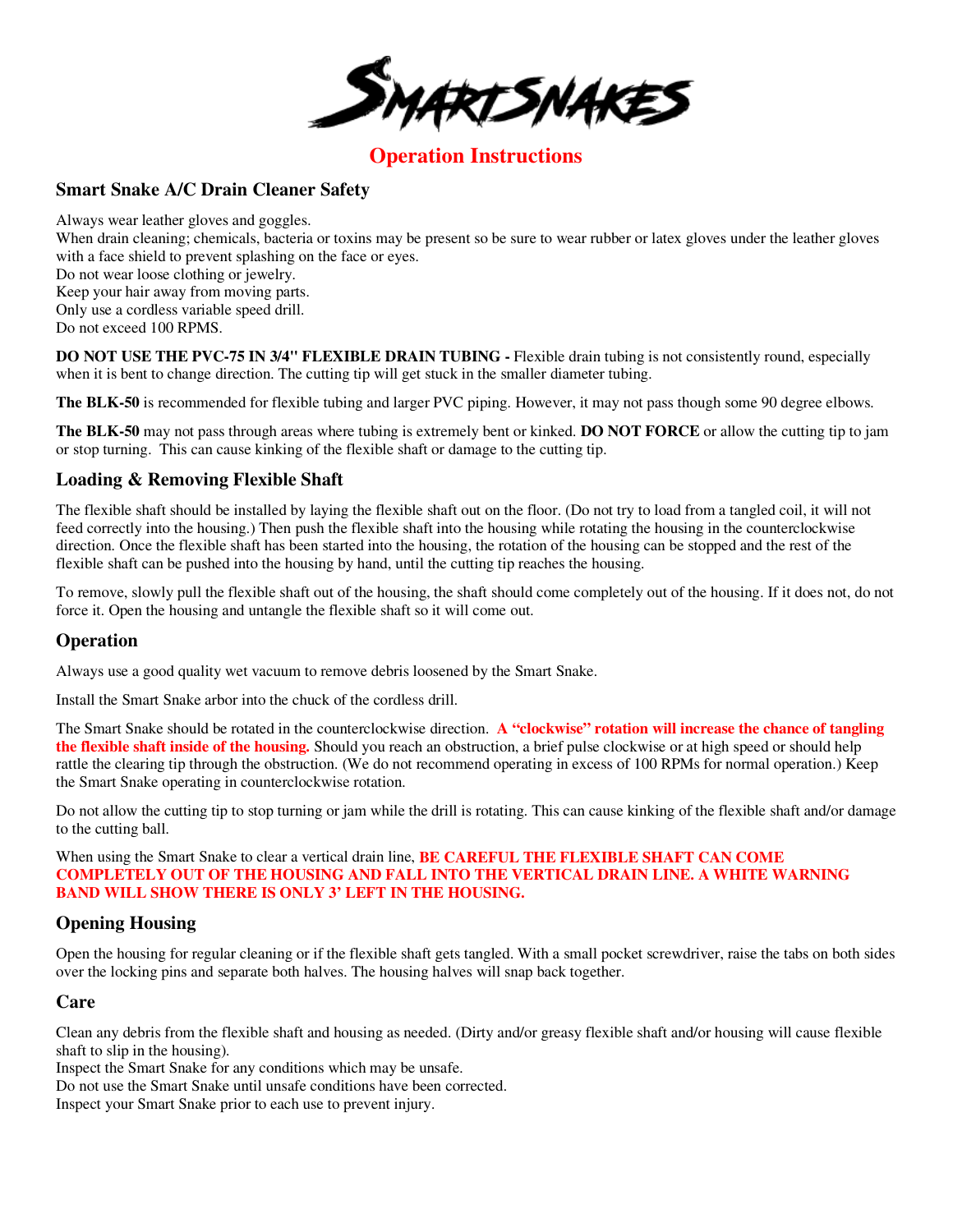

# **IF THE DRAIN OUTLET IS ACCESSIBLE:**

#### **Smart Snake from drain outlet toward air handler**

A good quality wet vacuum should be used to clear the A/C drain line from outside toward the air handler, using the drain adapter. The drain adapter will allow the wet vacuum to be operating while using the Smart Snake.

Install the drain adapter ("D" connection) to the drain line. It can be used on 3/4" or 1" drain line. (It can also be designed in the field, to connect to a different line size.)

Attach wet vacuum to "V" connection on drain adapter.

By hand, push the cutting tip into the top of the drain adapter. ("S" connection)



# **Drain Adapter**

Once the cutting ball is started into the drain adapter, place the slotted 3/4" PVC cap around flexible shaft and push down onto the short piece of 3/4" PVC pipe.

Turn on the wet vacuum and, with gloved hands, start gently pushing the flexible shaft while rotating it with the cordless drill into the A/C drain.

**Starting from the air handler first** may cause the broken up debris to back up in the drain line that has not already been cleared.

Once the outside drain has been cleared, Remove the drain adapter and connect the wet vacuum directly to A/C drain outlet.

## **Smart Snake from air handler (If wet vacuum can be connected to accessible drain outlet)**

Locate a good spot to insert Smart Snake into the A/C drain line leaving the air handler. (Cut the drain line if necessary.)

Then proceed, with gloved hands, to gently push the Smart Snake cutting ball into the A/C drain line from the air handler to the outside while rotating it with a cordless drill and the wet vacuum is operating. When reaching a fitting gentle "gradually" increase pushing pressure.